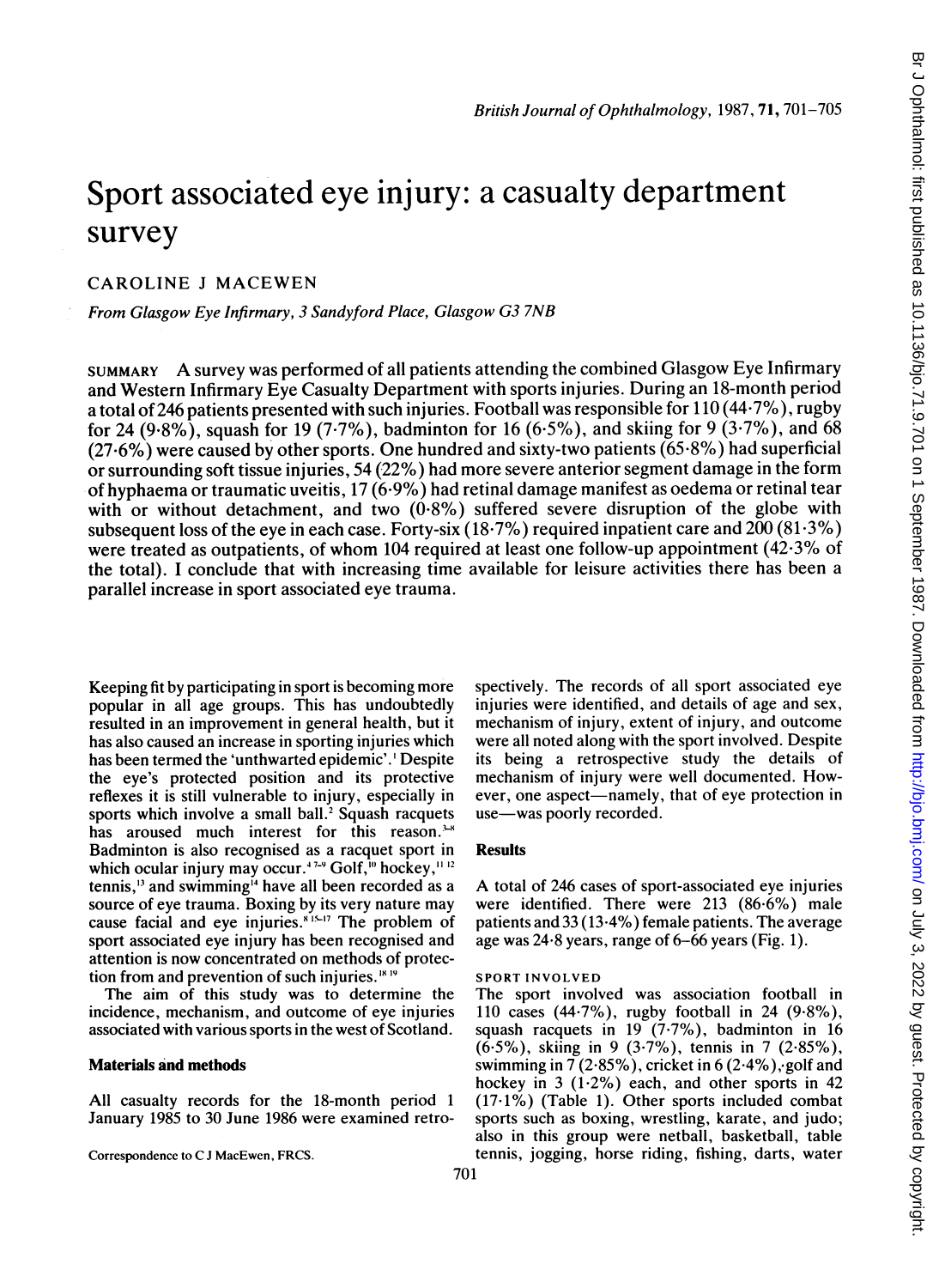

Fig. 1 Age distribution of injured patients.

Table 1 Type of eye injury in relation to sporting activity

|                            | injury | Conjunctival<br>Periorbital haemorrhage Corneal<br>or laceration abrasion mydriasis iris tear |    | <b>Traumatic Hyph-</b><br>uveitis | aema. | $Hyph-$<br>aema,<br>angle<br>recession trauma | <b>Diffuse</b><br>blunt | Retinal<br>oedema | Tear.<br>detach-<br>ment | Scleral<br>rupture | Intra-<br>cranial | Total |
|----------------------------|--------|-----------------------------------------------------------------------------------------------|----|-----------------------------------|-------|-----------------------------------------------|-------------------------|-------------------|--------------------------|--------------------|-------------------|-------|
| Association 19<br>football |        | 6                                                                                             | 44 | 11                                | 9     | 2                                             | 7                       | 10                | $\overline{c}$           |                    |                   | 110   |
| Rugby<br>football          |        | 8                                                                                             | 8  | 3                                 |       |                                               |                         |                   |                          |                    |                   | 24    |
| Squash                     | 4      |                                                                                               |    |                                   |       |                                               |                         |                   |                          |                    |                   | 19    |
| Badminton                  | 3      |                                                                                               |    |                                   |       |                                               |                         |                   |                          |                    |                   | 16    |
| <b>Skiing</b>              |        |                                                                                               |    |                                   |       |                                               |                         |                   |                          |                    |                   |       |
| Tennis                     |        |                                                                                               |    |                                   |       |                                               |                         |                   |                          |                    |                   |       |
| Swimming                   |        |                                                                                               |    |                                   |       |                                               |                         |                   |                          |                    |                   |       |
| Cricket                    |        |                                                                                               |    |                                   |       |                                               |                         |                   |                          |                    |                   |       |
| Golf                       |        |                                                                                               |    |                                   |       |                                               |                         |                   |                          |                    |                   |       |
| Hockey                     |        |                                                                                               |    |                                   |       |                                               |                         |                   |                          |                    |                   |       |
| Others                     |        | o                                                                                             | 19 |                                   |       |                                               |                         |                   |                          |                    |                   |       |
| Total                      | 44     | 27                                                                                            | 91 | 24                                | 21    | 9                                             | 9                       | 12                |                          |                    |                   | 246   |

skiing, sailing, shinty, and handball. No patient received an injury to more than one eye. One patient presented on two separate occasions during the study period, on each occasion with a superficial injury incurred while playing rugby football.

#### **AETIOLOGY**

The mechanisms of injury were well documented and may be divided into the following five categories (Table 2): ball to eye contact; racquet or bat to eye contact; body to eye contact; introduction of a foreign material into the eye; the participant may fall over, striking the eye or head.

Ball contact accounted for 118 (48%) of all injuries. This mechanism was most common in those sports played with a small ball, in particular the racquet sports (squash, badminton, tennis), golf, and cricket; however, the majority of football injuries were also sustained in this way. Body contact, either

|  |  |  | Table 2 Mechanism of injury in relation to sporting activity |
|--|--|--|--------------------------------------------------------------|
|--|--|--|--------------------------------------------------------------|

|                         | Ball           | Body           | Racquet/<br>bat                                    | Foreign<br>body | Fall |
|-------------------------|----------------|----------------|----------------------------------------------------|-----------------|------|
| Association<br>football | 65             | 35             | NA                                                 | 9               |      |
| Rugby<br>football       | 3              | 19             | NA                                                 | 2               |      |
| Squash                  | 15             |                | 3                                                  |                 |      |
| <b>Badminton</b>        | 14             |                | 2                                                  |                 |      |
| Skiing*                 | NA             | $\overline{c}$ | <b>NA</b>                                          |                 | 4    |
| Tennis ·                |                |                |                                                    |                 |      |
| Swimming                | NA             | 5              | NA                                                 | 2               |      |
| Cricket                 | 5              |                |                                                    |                 |      |
| Golf                    | $\overline{c}$ |                |                                                    |                 |      |
| Hockey                  |                |                | 2                                                  |                 |      |
| Others                  |                |                | 2                                                  | 20              |      |
| Total                   |                |                | $110(48\%)$ 72(29.3%) $10(4.2\%)$ 36(14.6%)7(2.8%) |                 |      |

\*Three skiers had ultraviolet injury. NA=not applicable.

7()2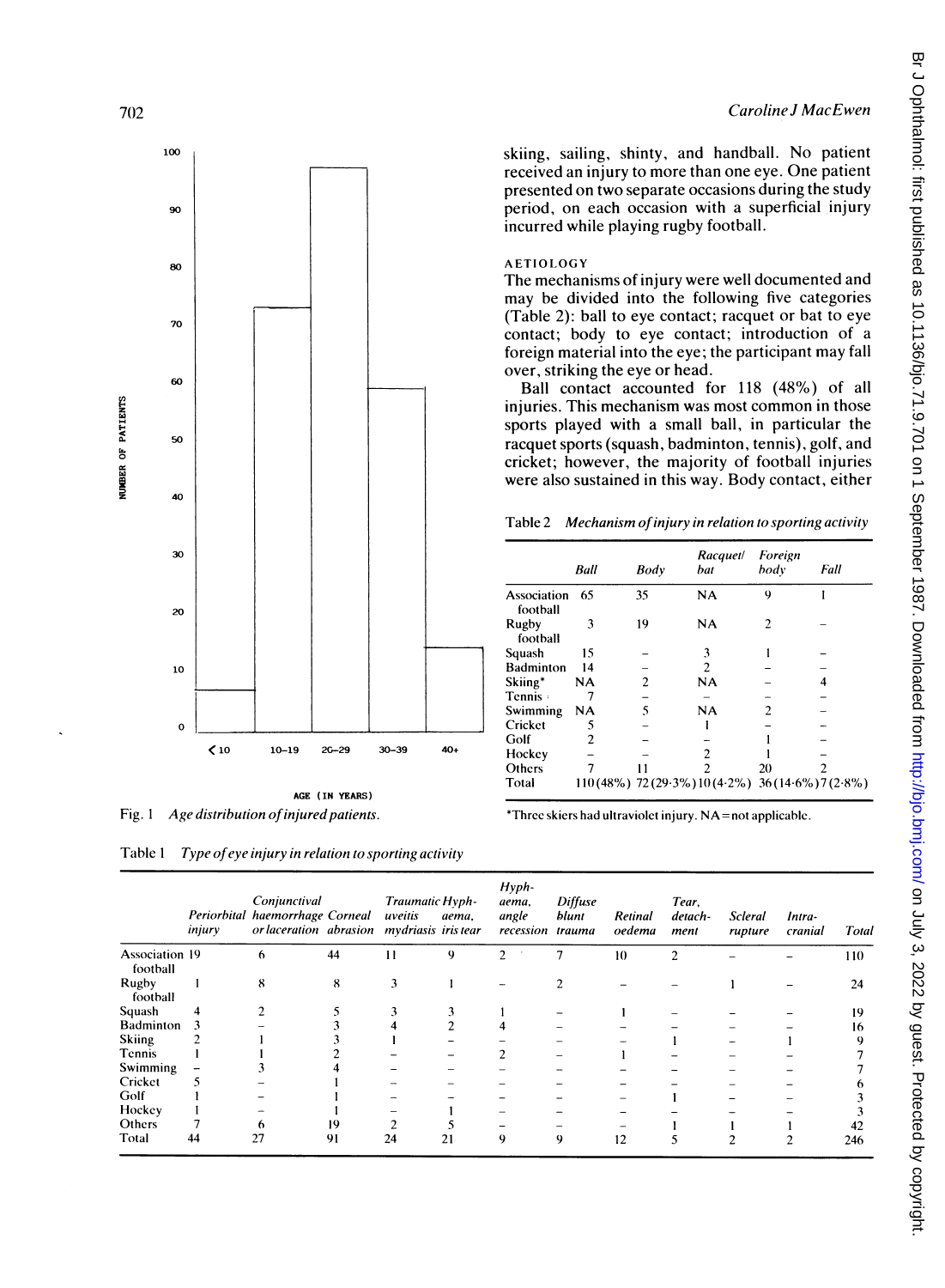with self or opponent, accounted for  $72(29.3\%)$ , and entry of a foreign body into the eye was responsible for a further 36 (14.6%). Racquet or bat contact was responsible for 10 injuries  $(4.1\%)$ , and a fall striking the head or eye accounted for another 7 (2-8%). The remaining  $3(1.2\%)$  injuries were all caused by ultraviolet light in skiers, leading to corneal epithelial oedema ('snow blindness') or herpetic keratouveitis.

#### OCULAR DAMAGE

The majority of injuries were superficial (65.8%), but a significant number of patients had intraocular damage (Table 1). Forty-six patients (18-7%) required admission to hospital, though one refused admission and further follow-up. The remainder were treated as outpatients; 96 (39%) were seen only at the initial presentation with a further  $104 (42.3%)$ requiring outpatient follow-up.

There were 91 cases (37%) of corneal abrasion, and, of these, three subsequently required treatment for recurrent corneal erosion. In one case corneal damage was caused when lime from the side markings on a football pitch entered the conjunctival sac. There was delay in seeking medical advice, and the resultant corneal ulcer was resistant to treatment.

Uncomplicated traumatic uveitis occurred in 24 cases  $(9.8\%)$  and hyphaema in 30 (12.2%), of which nine (3%) subsequently displayed angle recession. Of these cases six had a significant rise in intraocular pressure, four settled spontaneously, but one required trabeculectomy and the other is maintained on medical treatment. Two patients had <sup>a</sup> second bleed while in hospital.

Nine patients  $(3.7%)$  with severe, diffuse, blunt trauma involving both the anterior and posterior segments had various combinations of hyphaema, angle recession, cataract, vitreous haemorrhage, retinal haemorrhage, retinal tear, retinal oedema, and optic nerve damage. It is noteworthy that this group did well, eight retaining acuity of 6/12 or better. One eye had no perception of light for 24 hours following injury, but this improved to 6/12 within 48 hours. The others displayed persisting evidence of trauma in the form of vitreous debris, abnormal retinal pigmentation, or posterior subcapsular lens opacities. One eye ended up with an acuity of 3/60 due to optic nerve damage.

Three retinal detachments involving the macula were all successfully reattached, but acuities remained poor at 6/24, 6/36, and counting fingers. Two eyes had symptomatic retinal tears which were successfully treated with cryotherapy, with or without plombage; both retained 6/6 vision. Two eyes  $(0.8\%)$  had extensive scleral rupture, both of which culminated in enucleation of the affected eye. One patient had got an opponent's finger in the eye while playing rugby and the other was involved in a freak whiplash accident while water skiing. Two patients presented because of complications of intracranial damage; one had a transient hemianopia and the other a fourth nerve palsy following blunt head trauma.

Ocular motility problems arose in three patients. Two had severe periorbital bruising, but no fracture could be demonstrated either radiographically or clinically. Both patients gradually improved over the ensuing months, though one still had asymptomatic limited adduction of the affected eye. One fourth nerve palsy recovered spontaneously. There were two blowout fractures, neither of which suffered diplopia or enophthalmos, though one had surgical emphysema.

#### PROTECTION

Specific mention of protective eye wear was made in only two cases. These were swimming goggles in both instances, and it was these goggles which were responsible for the eye injury, having slipped out of wet hands into the eye. Of the three skiers with ultraviolet injury one had lost his sun glasses and the other two had omitted to wear them. There was no record of ultraviolet protection in the other skiers. Five patients were wearing glass corrective lenses which had shattered, all the patients sustaining superficial lacerations or abrasions to the lids or cornea. Three patients suffered corneal abrasions while wearing contact lenses.

#### FINAL ACUITIES

The final visual acuity was 6/6 or better in 200 cases (81.3%). Only two eyes were left with acuities of less than 6/60, a further two eyes were enucleated, and one patient was lost to follow-up (Table 3).

Table 3 Final corrected visual acuity

| Final visual acuity | Eves (%)      |
|---------------------|---------------|
| 6/6 or better       | $200(81.3\%)$ |
| $6/9 - 6/12$        | $37(15.1\%)$  |
| $6/18 - 6/60$       | $4(1.6\%)$    |
| Less than 6/60      | $2(0-8%)$     |
| Enucleated          | $2(0.8\%)$    |
| Lost to follow-up   | $1(0.4\%)$    |

#### Discussion

Sport associated eye injuries occur during a variety of different sporting activities. The mechanisms by which they occur may usefully be divided into five groups: ball contact; racquet or bat contact; body contact; foreign body; and falling over. Ball contact accounted for the majority of injuries overall in this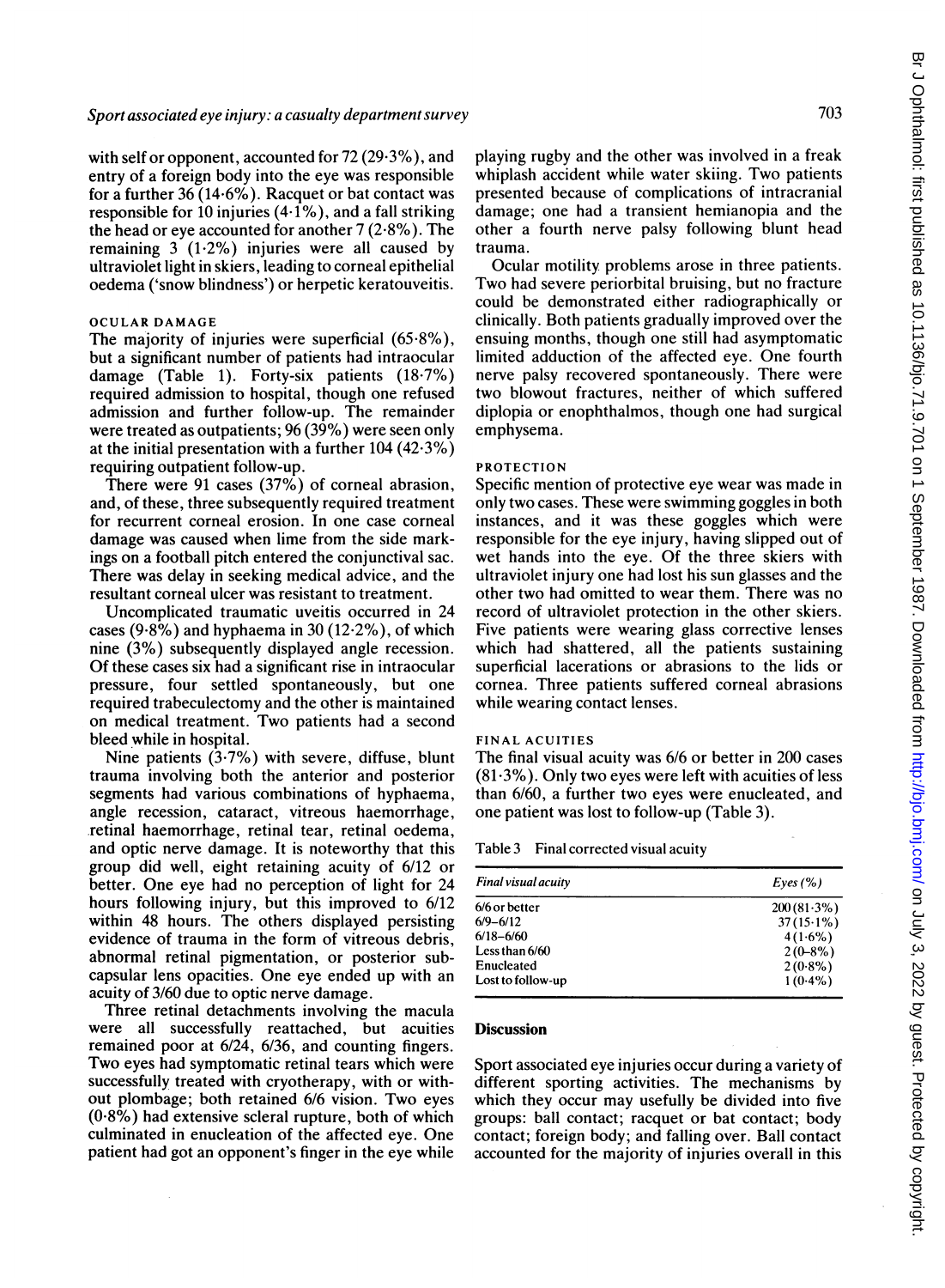series and was particularly common in the racquet sports (squash, badminton, tennis). The close relationship between the size of the squash ball and the orbital aperture has roused particular interest in this activity as a cause of serious eve injury,<sup> $245$ </sup> though racquet and body contact are also common.<sup>367</sup> Badminton, golf, tennis, and hockey usually involve injuries caused by ball or racquet/bat contact, $479-1220$ whereas body to eye contact is usually responsible for injuries in boxing, rugby football, association football, and karate.  $\frac{15}{16}$   $\frac{16}{20}$  Foreign material may enter the eye in any sport. This seems to be the commonest cause of injury in the recently popularised jogging and aerobics, though excessive body movements in these activities have been responsible for selfinduced body to eye contact. Introduction of foreign body material normally results in superficial mechanical damage. However, materials capable of producing toxic effects, such as lime from the line markings as illustrated in the study, may also be introduced, causing more severe effects. Injury by falling over is most likely to occur in sports where the participant is travelling at speed, for example skiing and horse riding.

Football has not previously been considered as a major cause of serious sport associated eye injury. This study, however, has shown that it is the commonest cause of sport associated eye injury in the west of Scotland. This is undoubtedly a function of the popularity of football in this area. In comparison a study from Ireland<sup>20</sup> showed hurling to be the most dangerous pastime. The football has previously been considered too large to enter the orbital aperture and therefore rarely to cause damage to the eye itself, $2$  yet significant intraocular problems occurred in 49% of those injured with a football in this study.

Many injuries considered trivial or superficial may nevertheless progress to a more serious or long lasting effect, such as recurrent corneal erosion or ocular motility problems caused by periorbital bruising and adhesions. There is also a large group of more severe injuries, usually involving the anterior segment, resulting in hyphaema, traumatic uveitis, and/or angle recession. Long-term follow up is essential to determine the prognosis in these eyes. Extensive injury is not common, but retinal damage, optic nerve dysfunction, and disruption of the globe are all recorded in this study, each resulting in loss of acuity and of the affected eye in two cases.

Sport associated eye injuries are preventable.<sup>18</sup> None of the injured patients in this study were noted to be wearing suitable eye protection (except two swimmers). Face and eye protection has been shown to be of value in hockey and squash $1819$  and is available commercially. In tennis and badminton corrective glass spectacles do provide some protection,7 but it is now thought that during any sport plastic safety glasses should be worn (with or without correction). Skiers should always wear protection against ultraviolet light. Swimming goggles should be fixed to the face with a non-elastic strap to prevent them springing backwards into the eye."4

Devising suitable eye protection for use while playing football (rugby or association) is a more difficult problem, as by their very nature these games would require protective gear which would have to be firmly fixed to the head, and any suitable device may inadvertently injure other players or encourage the use of the head as a weapon. Furthermore, compelling players to wear any such protector would be impossible, as many youngsters participate in football on an unsupervised or informal basis.

Although these 246 cases represent only  $1.1\%$  of the total of 26 609 new patients seen in this combined casualty department over the 18-month study period, they represent a significant number of preventable injuries in a young population.

In summary, most sport associated eye injuries are relatively minor and can be treated on an outpatient basis. However, a significant number result in more serious damage which may threaten sight. This is an unacceptable price to pay in the pursuit of fitness and relaxation.

<sup>I</sup> would like to thank the Casualty Department nursing staff for their co-operation, and Miss Clare Doran for typing the manuscript.

#### References

- <sup>I</sup> Vinger PF, Hoerner EF, eds. Sports injuries: the unthwarted epidemic. Littleton: PSG Publishing Co., 1981.
- <sup>2</sup> Anonymous. A ball in the eye. (Editorial.) Br Med <sup>J</sup> 1973; ii: 195-6.
- 3 Ingram DV, Lewkonia I. Ocular hazards of playing squash rackets. Br J Ophthalmol 1973; 57: 434-8.
- 4 Barrell GV, Cooper PJ, Elkington AR. Squash ball to eye ball: the likelihood of squash players incurring an eye injury. Br Med J 1981;283:893-5.
- 5 Bankes JLK. Squash rackets: a survey of eye injuries in England. Br Med J 1985; 291: 1539.
- 6 Davey JB. Eye injuries in the game of squash. Optometry Today 1986; April: 236-40.
- <sup>7</sup> Vinger PF, Tolpin DW. Racket sports. An ocular hazard. JAMA 1978; 239: 2575-7.
- 8 Blonstein JL. Eye injuries in sport with particular reference to squash and badminton. Practitioner 1975; 215: 208-9.
- 9 Chandran S. Ocular hazards of playing badminton. Br J Ophthalmol 1974; 58: 757-60.
- <sup>10</sup> Millar GT. Golfing eye injuries. Am <sup>J</sup> Ophthalmol 1967; 64:  $741 - 2$ .
- 11 Vinger PF. Ocular injuries in hockey. Arch Ophthalmol 1967; 94:74-6.
- 12 Elliot AJ, Jones D. Major ocular trauma; a disturbing trend in field hockey injuries. Br Med J 1984; 289: 21-2.
- <sup>13</sup> Duke M. Tennis players and eye injuries. JAMA 1976; 236: 2287. <sup>14</sup> Jonasson F. Swimming goggles causing severe eye injuries. Br MedJ 1977; ii: 881.
- 15 Boshoff PM, Jokl E. Boxing injuries of the eyes. Arch Ophthalmol 1948; 39: 643-4.